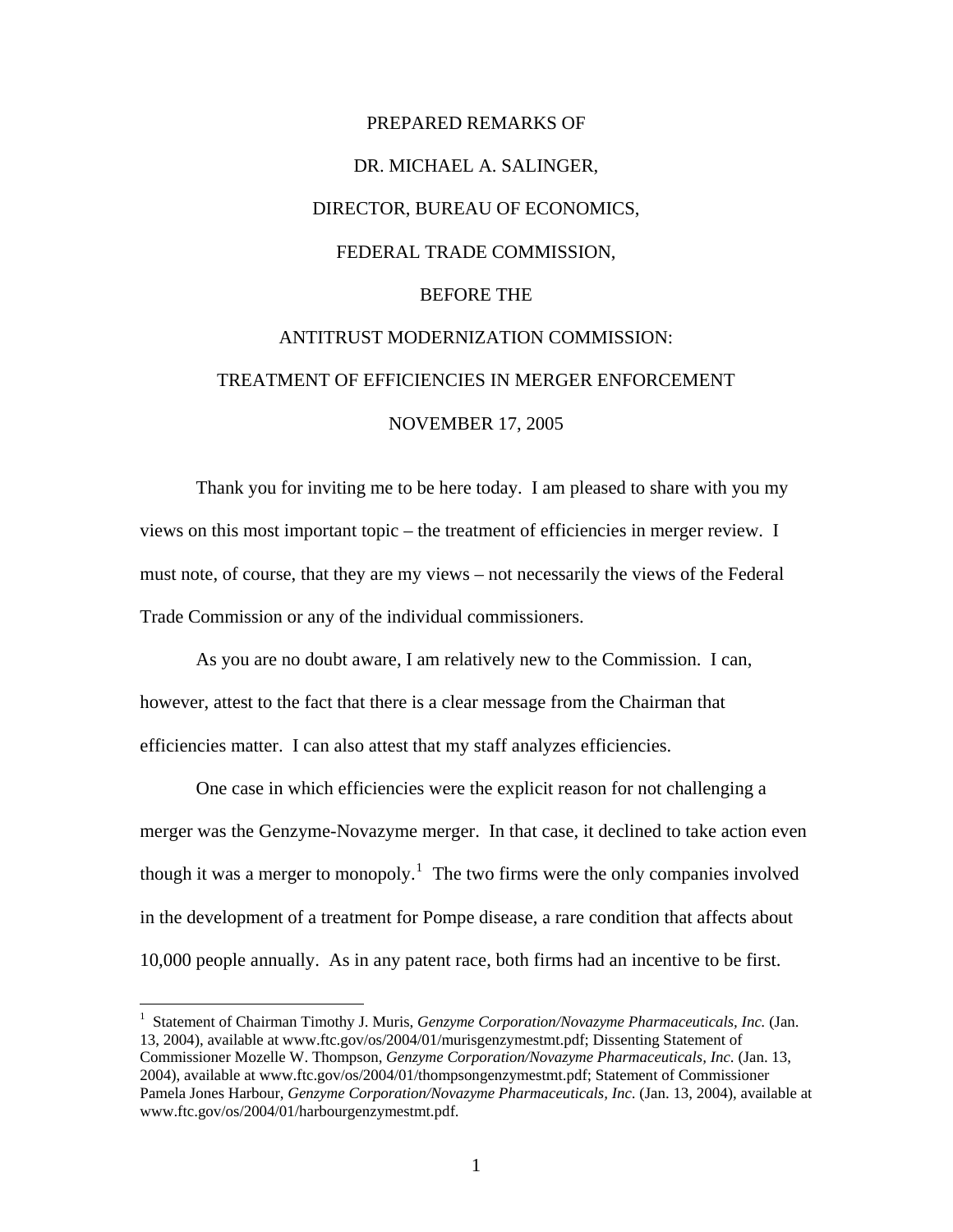All else equal, therefore, the existence of a competing developer would be a spur to completing the development process quickly. Yet, all else was not equal. There was no guarantee that either project would be successful, and both of the merging parties had knowledge that could help the other's development. The Commission allowed the merger to go unchallenged on the grounds that the sharing of knowledge would speed up the development more than the reduction in the competitive threat would slow it down.

To be sure, it is rare for the Commission to make efficiencies the explicit reason for its decision. While this might create the impression that we do not give great weight to efficiencies, I think such a conclusion would be unwarranted. Efficiencies do play a key role in our analysis, although the way they are considered is perhaps less formal than is suggested by the guidelines. In the evaluation of horizontal mergers, a key question lurking in the back of everyone's mind is, "Why do the parties want to do this deal?" with efficiencies and the creation, extension, or preservation of market power being the principal competing hypotheses. As the merger guidelines have developed through their various iterations, efficiencies have moved, in part, from a possible "defense" to part of an integrated analysis of competitive effects. $2$  In principle, our integrated analysis of competitive effects is done scientifically  $-$  i.e., as part of a model. That approach requires an estimate of the size of efficiencies, which in turn requires reliable data. In practice, due to data and other limitations, we often do not have a formal model of the effect of the merger on the market outcome. Rather, the weighing of competitive and anticompetitive effects is less rigorous, requiring judgment. Efficiencies affect the judgments we make even if they are not cognizable.

 $\overline{a}$ 

<span id="page-1-0"></span><sup>2</sup> United States Dep't of Justice and Federal Trade Commission, *Horizontal Merger Guidelines* (Apr. 2, 1992), *reprinted in* 4 Trade Reg. Rep (CCH) ¶ 13,104 at § 4.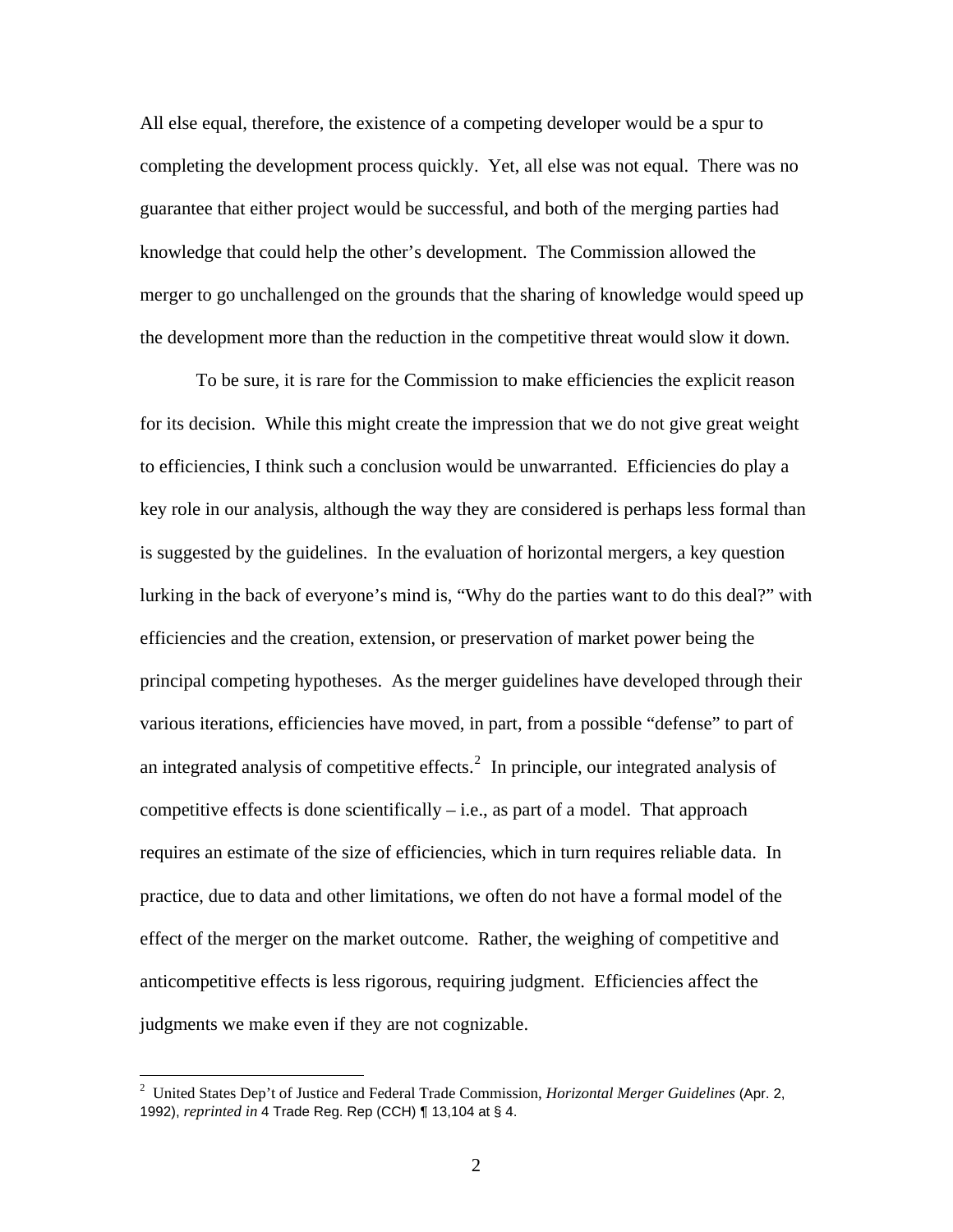If I am right that efficiencies matter quite a bit but in a relatively informal way, it is interesting to consider why they do not play a more formal role. Let me suggest a few reasons why that might be the case. The first is the combined effect of our "substantial lessening of competition" standard – particularly as it has evolved over time – and the continued use of consumer welfare as the basis for enforcement. In a two-to-one merger, which would presumably result in monopoly pricing or a three-to-two merger in which collusion to something like the monopoly price is plausible, it would take very large marginal cost savings for the net effect of the merger to be a price reduction. Many economists believe that a total welfare standard would be more appropriate. I am not convinced that they are right, but I am confident that the measurement of efficiencies would become more central if we did move to a total welfare standard. If you will indulge me for a moment while I lapse into economics jargon, marginal cost savings are what economists call "first order" effects and the deadweight loss from market power is a "second order" effect. The graphical representation of this point is that deadweight loss is a triangle in the graph showing the Williamsonian trade-off while marginal cost savings are a rectangle. To see that this point is not mere abstract theorizing, look at the Superior Propane case in Canada, where gains in producer surplus are included in the criterion under which mergers are evaluated. $3$  In that case, the Canadian Competition Commission estimated that the merger would result in a price increase of about 8% on average. $4$  Still, the estimates of the efficiencies dwarfed the estimates of the deadweight

 $\overline{a}$ 

<span id="page-2-0"></span><sup>&</sup>lt;sup>3</sup> Comm'r of Competition v. Superior Propane Inc., [2000] C.C.T.D. No. 15, 7 C.P.R. (4th) 385 (Can. Comp. Trib.) (original decision); [2001] 3 F.C. 185 (Fed. Ct. App.) (first Court of Appeal decision), *available at* http://reports.fja.gc.ca/fc/2001/pub/v3/2001fc28500.html; [2002] C.C.T.D. No. 10, 18 C.P.R. (4th) 417 (Can. Comp. Trib.) (re-determination); [2003] 3 F.C. 529 (Fed. Ct. App.) (second Court of Appeal decision), *available at* http://reports.fja.gc.ca/fc/2003/pub/v3/2003fc31974.html. 4

<span id="page-2-1"></span><sup>&</sup>lt;sup>4</sup> Ross, Thomas W. and Ralph A. Winter, "The Efficiency Defense in Merger Law" 72 ANTITRUST LAW JOURNAL (2005).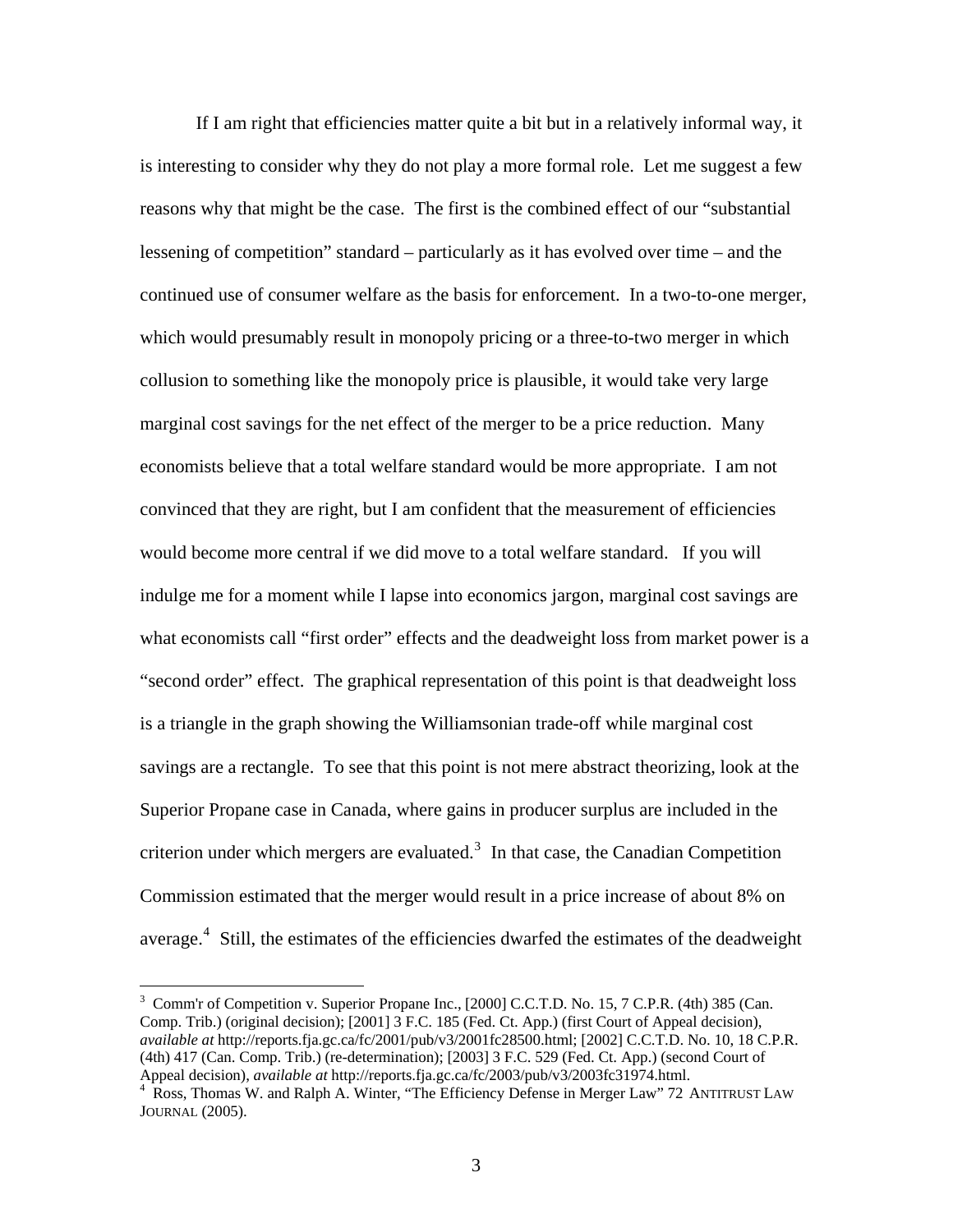loss. Obviously, the precise comparison depends on the details of the merger, but it should be no surprise when some estimates of efficiencies are much larger than the estimate of deadweight loss.

Second, and perhaps related, parties often do a poor job of demonstrating efficiencies. No matter how much we believe that efficiencies are a plausible outcome of mergers, we cannot conclude that a merger will generate efficiencies simply because the parties say it is so. Mere assertion is not proof or even, by itself, supporting evidence.

In our experience, one of the most commonly claimed efficiencies is overhead expense. Often, little evidence is put forward to back up the assertion. The parties seem to believe that it is self-evident that overhead expense is "fixed" and therefore can be saved in a merger. This is not self-evident to me at all. In fact, there is quite a bit of evidence to suggest that it is simply wrong. If so-called overhead expenses were in fact fixed costs, then we would find that fixed costs are a smaller fraction of total costs for large firms than for smaller ones. I am aware of no systematic evidence that such is the case. It is certainly true that an organization has only one CEO, one CFO, one director of marketing, and so on. The CEOs, CFOs, and marketing directors of large organizations tend, however, to have higher compensation and larger staffs than their counterparts in smaller organizations. If there are any savings from this sort of consolidation of central office functions, they tend to be modest.

There are other types of efficiency claims that I find much more persuasive than so-called fixed cost savings. One possible efficiency from mergers is knowledge transfer. The acquirer knows something about operating the business that the acquiree does not (or vice versa). One challenge that I imagine merging parties have is how to demonstrate

4